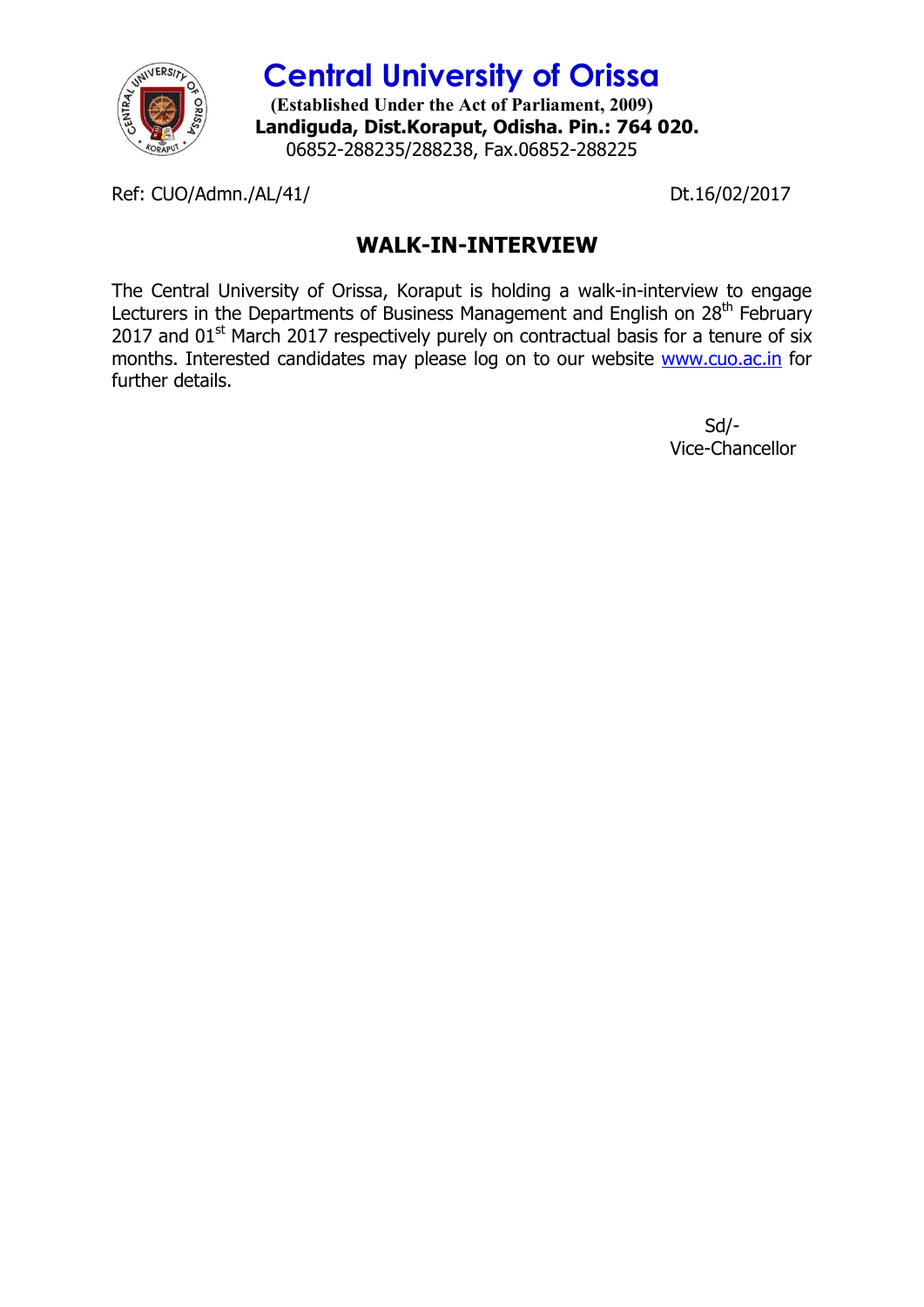

**Central University of Orissa**

**(Established Under the Act of Parliament, 2009) Landiguda, Dist.Koraput, Odisha. Pin.: 764 021.** 06852-288235, Fax.06852-288225

## **WALK-IN-INTERVIEW**

Ref: CUO/Admn./AL/41/ Dt. 16/02/2017

The Central University of Orissa, Koraput is holding a **Walk-in-Interview** for the department of **Business Management** and **English at 11.00 Hrs.** on **28/02/2017** and **01/03/2017** to engage Lecturers in the following departments with number of posts and essential qualification as mentioned against each:-

| Department                         | Specilisation                                            | No. of<br><b>Posts</b> | <b>Essential qualification</b>                                                                                                                                                                                                                                                                                                                                                                                                                                                  |
|------------------------------------|----------------------------------------------------------|------------------------|---------------------------------------------------------------------------------------------------------------------------------------------------------------------------------------------------------------------------------------------------------------------------------------------------------------------------------------------------------------------------------------------------------------------------------------------------------------------------------|
| <b>Business</b><br>Manage-<br>ment | Human<br>Resource<br>Management<br>Finance<br>Management | 01<br>01               | <b>Essential: First class Masters Degree in Business</b><br>Management/Administration in<br>a<br>relevant<br>management related discipline or first class in<br>two year full time PGDM declared equivalent by<br>AIU/accredited by the AICTE/UGC.<br>OR,<br>First class graduate and professionally qualified                                                                                                                                                                  |
|                                    |                                                          |                        | Chartered Accountant/Cost & Works Accountant<br>/Company Secretary of the concerned statutory<br>bodies.                                                                                                                                                                                                                                                                                                                                                                        |
| <b>English</b>                     |                                                          | 02                     | 1.<br>Good academic record as defined by the<br>concerned University with at least 55% marks (or<br>an equivalent grade in a point scale wherever<br>grading sy stem is followed) at the Master's<br>Degree level in English from an Indian University,<br>or an equivalent degree from an accredited<br>foreign university.                                                                                                                                                    |
|                                    |                                                          |                        | Besides fulfilling the above qualifications,<br>2.<br>the candidates must have cleared the National<br>Eligibility Test (NET) for Lecturer/Asst. Professor<br>conducted by the UGC, CSIR or similar test<br>accredited by the UGC like SLET/SET.                                                                                                                                                                                                                                |
|                                    |                                                          |                        | Provided however, that candidates, who<br>3.<br>are or have been awarded a Ph.D. Degree in<br>accordance<br>with<br>the<br><b>University</b><br>Grants<br>Commission (Minimum Standards and Procedure<br>for Award of Ph.D. Degree) Regulations, 2009 or<br>the subsequent Regulations if notified by the<br>UGC, shall be exempted from the requirement of<br>the<br>minimum<br>eligibility<br>condition<br>of<br>NET/SLET/SET for recruitment and appointment<br>of Lecturer. |
|                                    |                                                          |                        | Further, the award of degrees to<br>4.<br>candidates registered for the M.Phil./Ph.D.<br>programme prior to July 11, 2009, shall be<br>governed by the provisions of the then existing                                                                                                                                                                                                                                                                                          |